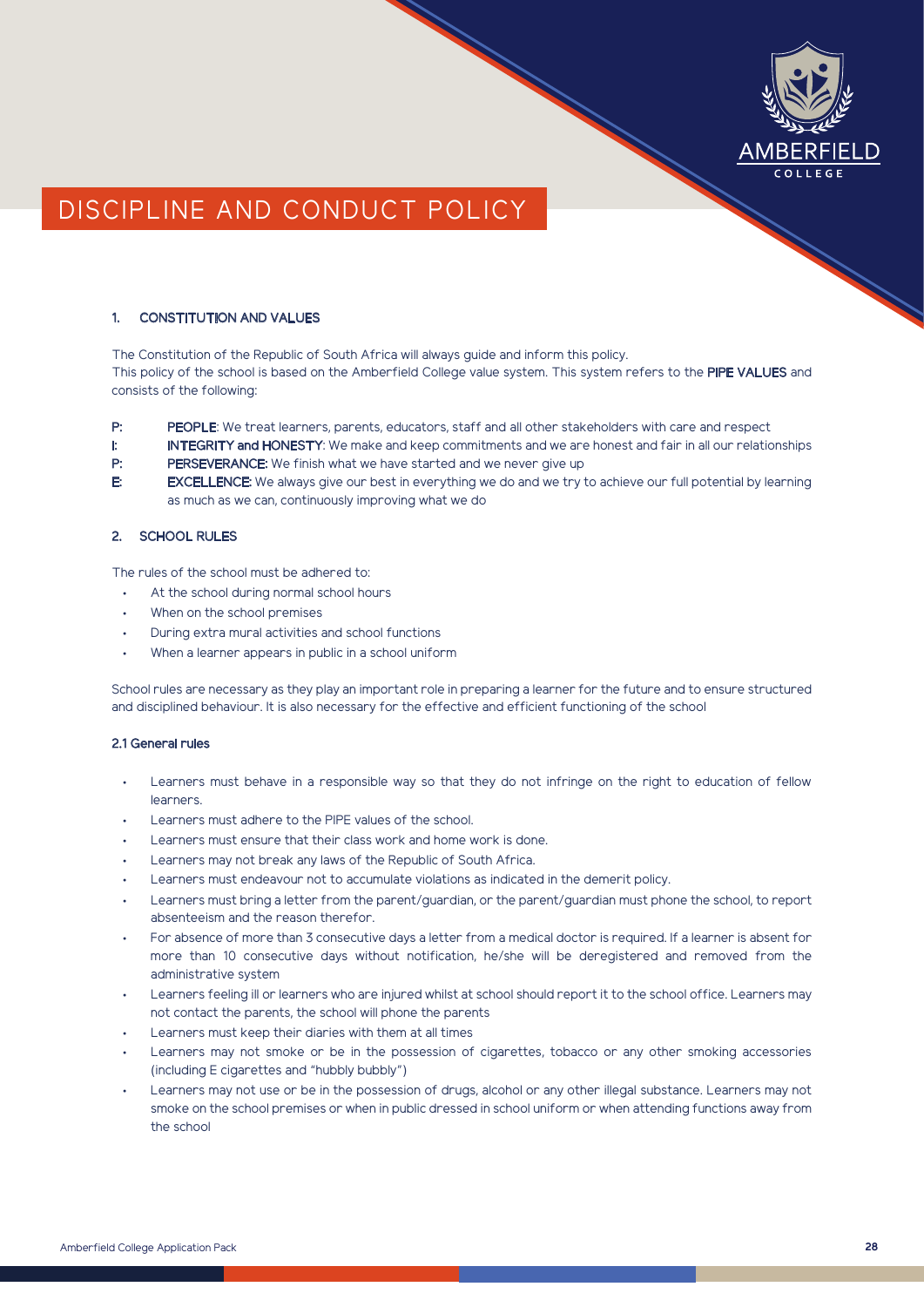- Learners may not carry or use any weapon, traditional weapon, ammunition or any dangerous object that can cause harm to people or property
- Learners may not be in possession of, or distribute any pornographic or offensive material, regardless of whether it is in print or in electronic format
- Learners may not take or damage school property or any property belonging to another learner or staff member. In case of intentional damage, the learner and his/her parents will be held responsible for compensation or replacement
- Vandalism of any form will not be tolerated. Damaging of textbooks is also considered vandalism and parents will be responsible for replacing or compensating for any damaged textbooks
- Learners must take care of their belongings. The school will not accept responsibility for any loss or damage to personal property. Uniform and other personal belongings must be clearly marked with the learner's details
- School bags must be of good quality and learners may not carry books in plastic bags.
- Learners may not play with, or use the firefighting equipment (except in the case of a fire) and parents/guardians will be held responsible for the cost of any damage to equipment and property as a result
- No gambling of any form is allowed at school
- No cell phones or any other electronic signalling devices are allowed at school. Should cell phones or electronic devices be visible or used at school, teachers may confiscate them and parents will be required to come to school to collect the cell phone
- Learners may not leave the school premises without written permission from the principal or deputy principal. All appointments must be arranged during afternoons
- No eating or drinking is allowed in classrooms and corridors. Chewing bubble gum on the school grounds is forbidden
- The School Management Team (SMT) has the right to search the belongings of a learner at any time without their permission
- The SMT has the right to conduct random drug tests on learners

### 2.2 Procedure for a school day

- All learners should be inside the school grounds by 07h20
- No learner will be allowed into the school property after 07h45 for safety reasons
- When changing classes learners must do so in a quite orderly manner and in single file
- After entering a class, learners should be seated and take out their work
- After each lesson the educator will ask the learners to stand. Learners should leave the class quietly and in an orderly fashion
- When the bell rings at the end of break, learners should assemble in their lines in the designated areas in a quiet, orderly manner
- No physical contact of a sexual, hurtful, or aggressive nature will be allowed between learners

# 3. DISCLIPLINE

Amberfield College strive to continuously maintain high standards of discipline. The SMT, staff and prefects are responsible for the implementation of the discipline and conduct policy

### 3.1 The school undertakes to:

- Make learners aware of the school rules, value system and expected standards of behaviour
- Implement a system of merits and demerits in terms of the conduct definitions (annexure A)
- Punish and correct unacceptable behaviour
- Provide learners and parents with feedback in cases of unacceptable behaviour as soon as possible
- Reward and positively reinforce good behaviour
- Be fair and consistent in the application of the disciplinary policy and procedure
- Inform parents about detention and bad behaviour

### 3.2 Parent's responsibilities

• To support the school in the implementation of the disciplinary policy and merit system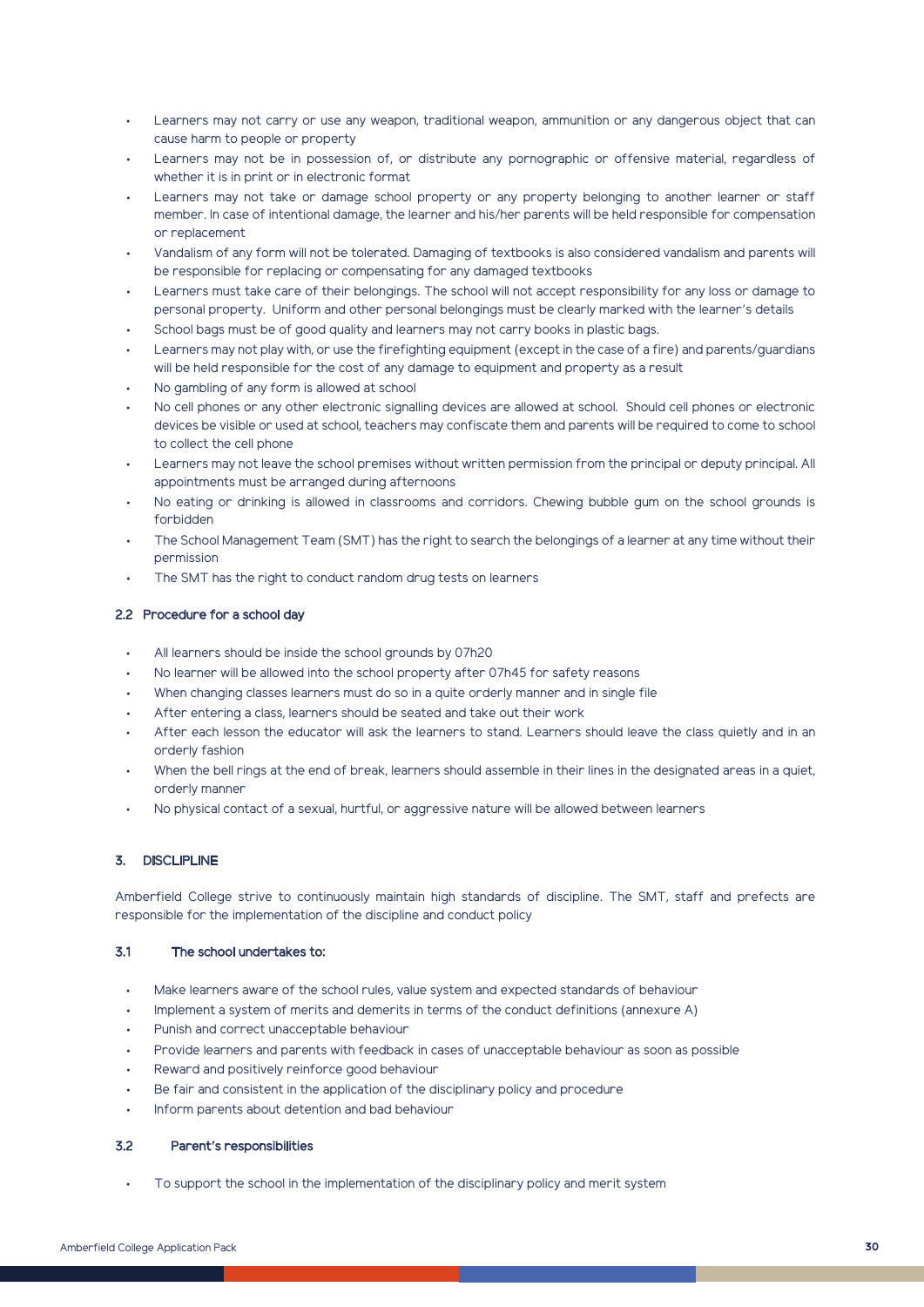- To encourage learners to behave in a manner which is consistent with the rules of the school
- To ensure that learners attend school as well as extra mural activities

# 3.3 Learner responsibilities

- To acquaint themselves with the rules of the school
- To comply with the rules of the school
- To behave in a manner that is consistent with the values and associated expected standards of behaviour of the school
- To be punctual
- To accept punishment and disciplinary action taken against them and to learn from this

### 3.4 Punishment

- An appropriate punishment (excluding any form of corporal punishment) may be implemented for violation of school rules or negligence and may include the following:
	- Serious reprimanding
	- Demerits
	- Detention classes
	- Charged to appear before a disciplinary hearing
	- Temporary suspension
	- Expulsion from school

# 4. SCHOOL UNIFORM AND APPEARANCE

Amberfield College learners are recognised by their uniform and should be proud of their uniform and appearance. Amberfield College prescribes the uniform to be worn by all learners during school hours as well as during official school functions. Learners should wear full school uniform during exams

### 4.1 School uniform

| <b>AMBERFIELD COLLEGE UNIFORM LIST</b><br><b>GRADE RRR-R</b> |                                                         |
|--------------------------------------------------------------|---------------------------------------------------------|
| <b>GIRLS SUMMER</b>                                          | <b>BOYS SUMMER</b>                                      |
| School golf T-shirt                                          | School golf T-shirt                                     |
| School navy sport shorts                                     | School navy sport shorts                                |
| Socks – white anklets                                        | Socks – white anklets                                   |
| Black sport shoes                                            | Black sport shoes                                       |
| School jersey - L/S pullover or<br>S/S slip over - navy      | School jersey - L/S pullover or<br>S/S slip over - navy |
| School floppy hat                                            | School floppy hat                                       |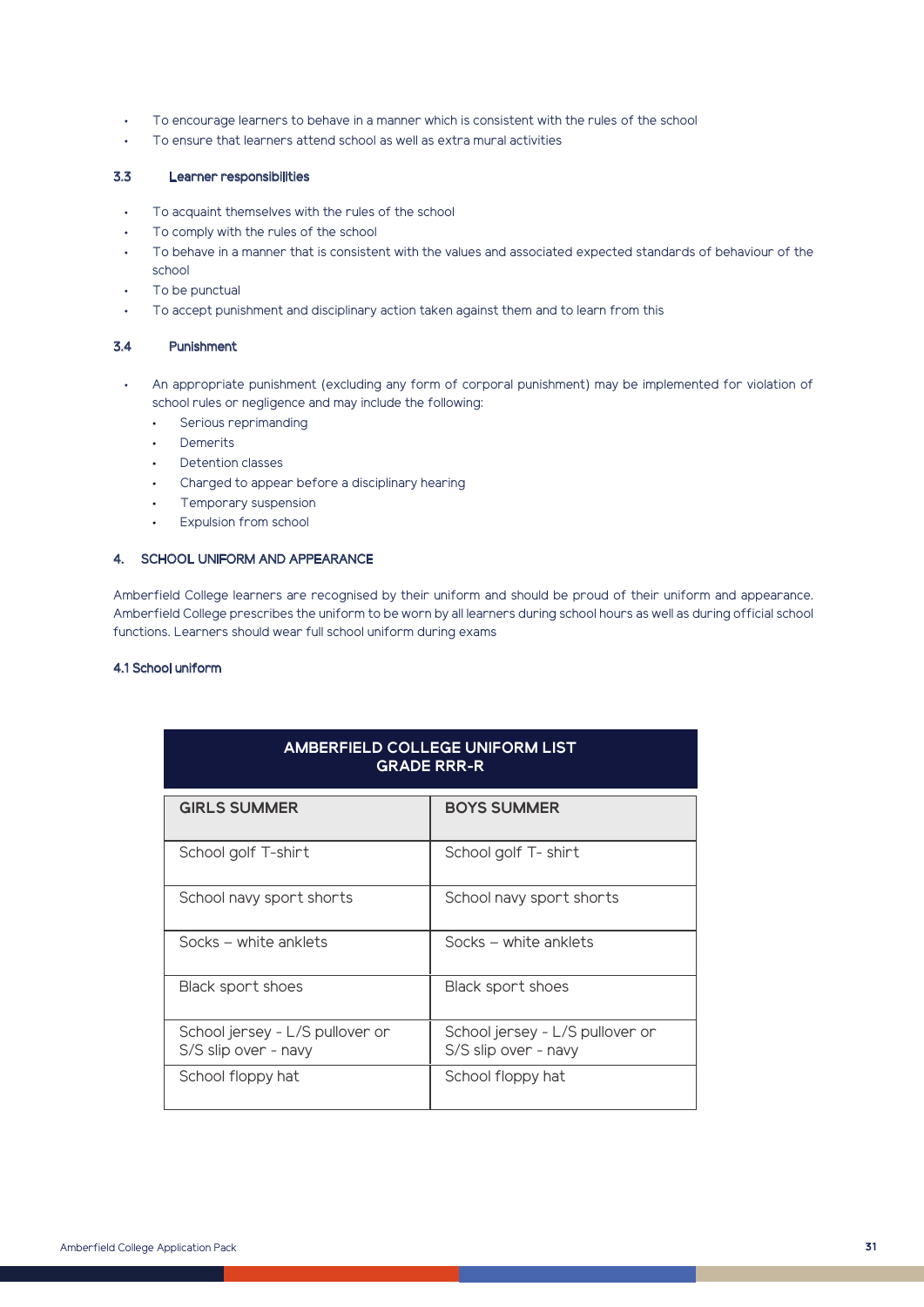| <b>GIRLS WINTER</b>                                   | <b>BOYS WINTER</b>                                    |
|-------------------------------------------------------|-------------------------------------------------------|
| School long sleeve golf shirt                         | School long sleeve golf shirt                         |
| School tracksuit                                      | School tracksuit                                      |
| Socks- navy anklet                                    | Socks- navy anklet                                    |
| Black sport shoes                                     | Black sport shoes                                     |
| School scarf                                          | School scarf                                          |
| School jersey - L/S pullover or<br>S/S slip over navy | School jersey - L/S pullover or<br>S/S slip over navy |
| School winter bomber jacket                           | School winter bomber jacket                           |
| School floppy hat                                     | School floppy hat                                     |

# **SPORTS UNIFORM**

School satchel / trolley bag/ tog bag / lunch cooler bag - optional

# **AMBERFIELD COLLEGE UNIFORM LIST GRADE 1 - 3**

| <b>GIRLS SUMMER</b>                                     | <b>BOYS SUMMER</b>                                          |
|---------------------------------------------------------|-------------------------------------------------------------|
| School blouse - short sleeved -<br>Sky blue             | School shirt - short-sleeved - sky<br>blue                  |
| School tartan skort                                     | School bermuda shorts - stone or<br>school trousers - stone |
| Socks - Stone-coloured anklets                          | Socks - Stone-coloured long<br>socks                        |
| School shoes - brown                                    | School shoes - brown                                        |
| School jersey - L/S pullover or<br>S/S slip over - navy | School jersey - L/S pullover or<br>S/S slip over - navy     |
| School cap                                              | School cap                                                  |
|                                                         | Brown leather belt - small buckle                           |

| <b>GIRLS WINTER</b>                                     | <b>BOYS WINTER</b>                                      |
|---------------------------------------------------------|---------------------------------------------------------|
| School golf long sleeve T-shirt                         | School golf long sleeve T-shirt                         |
| School tracksuit                                        | School tracksuit                                        |
| School jersey - L/S pullover or<br>S/S slip over - navy | School jersey - L/S pullover or<br>S/S slip over - navy |
| Sport shoes - black                                     | Sport shoes - black                                     |
| Socks - navy anklets                                    | Socks - navy anklets                                    |
| School cap                                              | School cap                                              |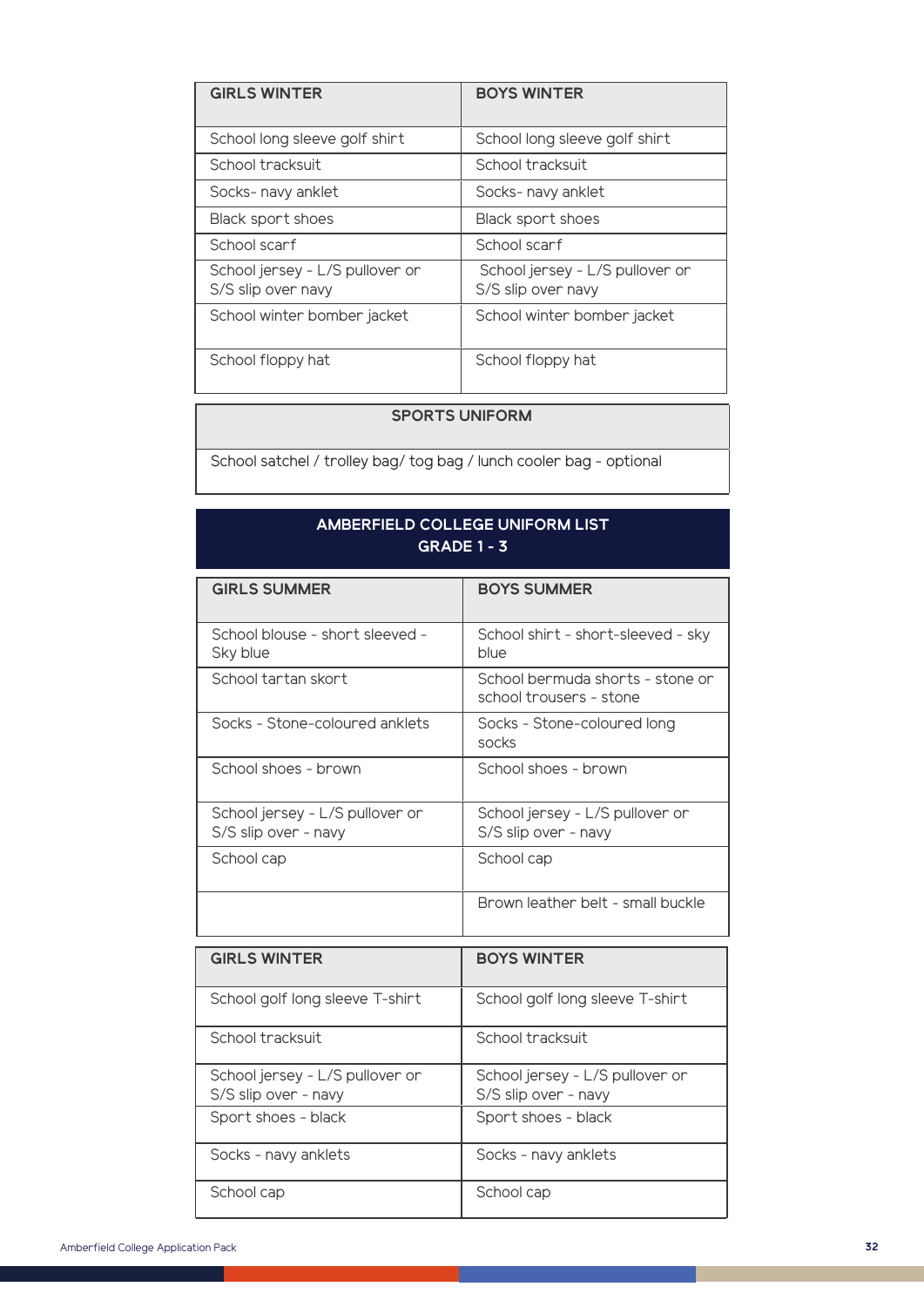| School scarf                | School scarf                |
|-----------------------------|-----------------------------|
| School winter bomber jacket | School winter bomber jacket |

# **SPORTS UNIFORM**

School satchel / trolley bag/ tog bag / lunch cooler bag - optional

| <b>GIRLS SPORT UNIFORM</b><br>(Practices)                                              | <b>BOYS SPORT UNIFORM</b><br>(Practices) |
|----------------------------------------------------------------------------------------|------------------------------------------|
| Sport shirt (summer and winter)                                                        | Sport shirt (summer and winter)          |
| Sports skort/navy school shorts<br>(summer)                                            | School navy sports shorts<br>(summer)    |
| Navy costume (summer)                                                                  | Navy swimming jammer (summer)            |
| School swimming cap (summer)                                                           | School swimming cap (summer)             |
| Sport shoes - white                                                                    | Sport shoes - white                      |
| Socks - white anklets                                                                  | Socks - white anklets                    |
| School tracksuit (winter)                                                              | School tracksuit (winter)                |
| Long blue socks for certain sport (hockey, soccer, rugby, etc.)<br>(Winter and summer) |                                          |

| <b>Matches</b>                                       | <b>Matches</b> |
|------------------------------------------------------|----------------|
| Match kits must be purchased according to sport code |                |

# **AMBERFIELD COLLEGE UNIFORM LIST GRADE 4-11**

| <b>GIRLS SUMMER</b>                                     | <b>BOYS SUMMER</b>                                                |  |
|---------------------------------------------------------|-------------------------------------------------------------------|--|
| School blouse - short sleeved -<br>Sky blue             | School shirt - short-sleeved - sky<br>blue (open collar)          |  |
| School cravat                                           | School tie (if closed collar<br>short sleeve shirt is worn)       |  |
| School tartan skirt                                     | School bermuda shorts - stone or<br>school chino trousers - stone |  |
| Socks - anklets stone                                   | School socks - long stone-colour                                  |  |
| School jersey - L/S pullover or<br>S/S slip over - navy | School jersey - L/S pullover or<br>S/S slip over - navy           |  |
| Brown school shoes                                      | Brown school shoes                                                |  |
| School cap                                              | School cap                                                        |  |
|                                                         | Belt - Brown leather with small<br>buckle                         |  |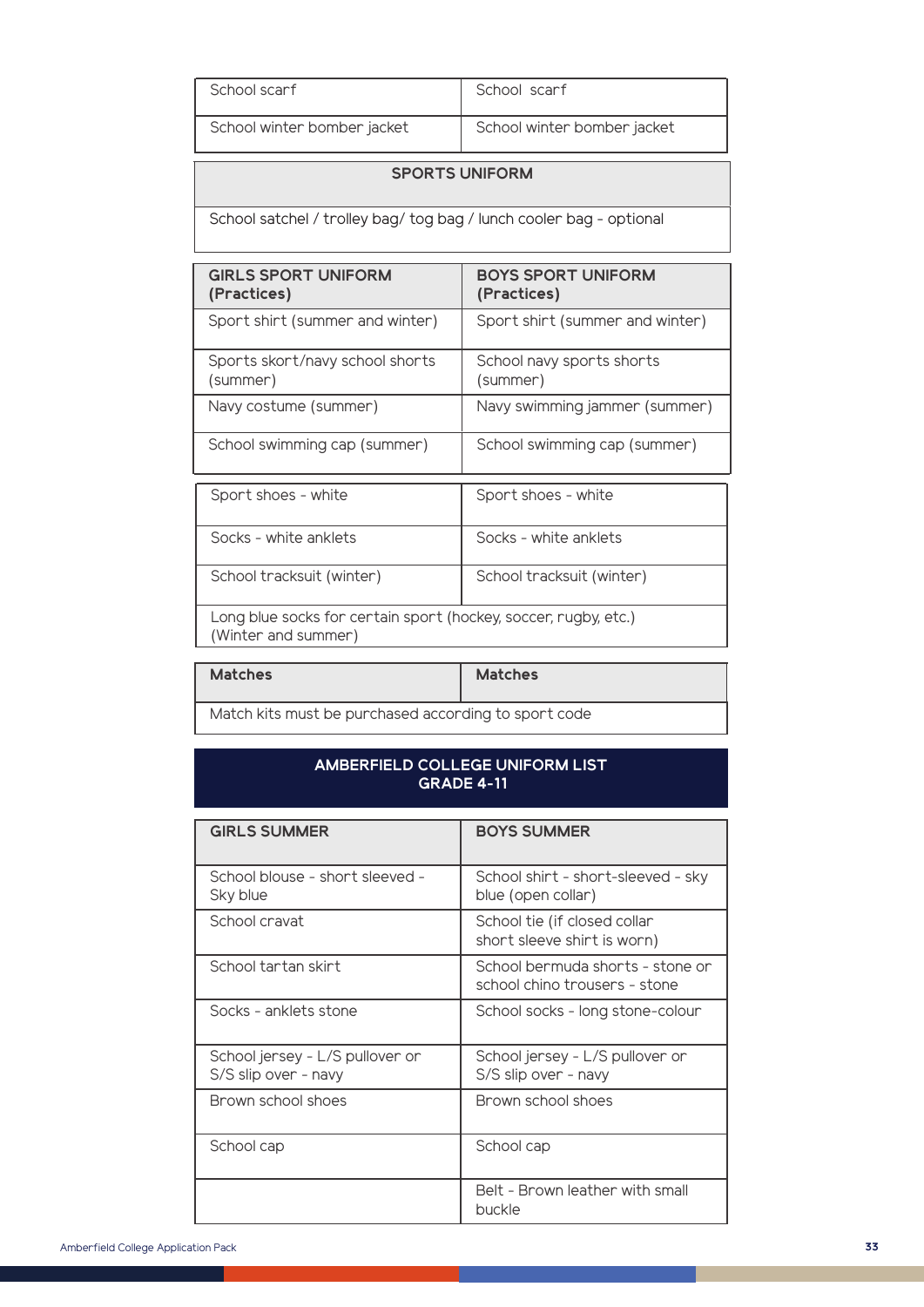Blazer only Gr 8 - 11

| <b>GIRLS WINTER</b><br><b>BOYS WINTER</b><br>School shirt - long sleeved sky<br>School shirt - long sleeved sky<br>blue<br>blue<br>School cravat<br>School tie<br>School skirt or school stone<br>School chino trousers - stone<br>slacks<br>Tights - Stone coloured woollen<br>School socks - long stone-coloured<br>tights<br>Belt - Brown leather with small<br>Brown school shoes<br>buckle<br>School jersey - L/S pullover or<br>School jersey - L/S pullover or<br>S/S slip over - navy<br>S/S slip over - navy<br>School winter bomber jacket<br>School winter bomber jacket<br>Blazer (only Gr8-11)<br>Blazer (only Gr8-11) |  |  |
|-------------------------------------------------------------------------------------------------------------------------------------------------------------------------------------------------------------------------------------------------------------------------------------------------------------------------------------------------------------------------------------------------------------------------------------------------------------------------------------------------------------------------------------------------------------------------------------------------------------------------------------|--|--|
|                                                                                                                                                                                                                                                                                                                                                                                                                                                                                                                                                                                                                                     |  |  |
|                                                                                                                                                                                                                                                                                                                                                                                                                                                                                                                                                                                                                                     |  |  |
|                                                                                                                                                                                                                                                                                                                                                                                                                                                                                                                                                                                                                                     |  |  |
|                                                                                                                                                                                                                                                                                                                                                                                                                                                                                                                                                                                                                                     |  |  |
|                                                                                                                                                                                                                                                                                                                                                                                                                                                                                                                                                                                                                                     |  |  |
|                                                                                                                                                                                                                                                                                                                                                                                                                                                                                                                                                                                                                                     |  |  |
|                                                                                                                                                                                                                                                                                                                                                                                                                                                                                                                                                                                                                                     |  |  |
|                                                                                                                                                                                                                                                                                                                                                                                                                                                                                                                                                                                                                                     |  |  |
|                                                                                                                                                                                                                                                                                                                                                                                                                                                                                                                                                                                                                                     |  |  |

| <b>GIRLS SPORT UNIFORM</b><br>(Practices)                                              | <b>BOYS SPORT UNIFORM</b><br>(Practices)  |
|----------------------------------------------------------------------------------------|-------------------------------------------|
| School sport shirt (summer and<br>winter)                                              | School sport shirt (summer and<br>winter) |
| School sport skort/navy school<br>shorts (summer)                                      | School navy sport shorts (sum-<br>mer)    |
| School costume (summer)                                                                | School swimming jammer (sum-<br>mer)      |
| School swimming cap (summer)                                                           | School swimming cap (summer)              |
| Sport shoes - white                                                                    | Sport shoes - white                       |
| Socks - white anklets                                                                  | Socks - white anklets                     |
| School tracksuit - (winter)                                                            | School tracksuit - (winter)               |
| Long blue socks for certain sport (hockey, soccer, rugby, etc.)<br>(winter and summer) |                                           |

| <b>Matches</b>                                       | <b>Matches</b> |
|------------------------------------------------------|----------------|
| Match kits must be purchased according to sport code |                |

School satchel/ trolley bag/ tog bag/ lunch cooler bag - optional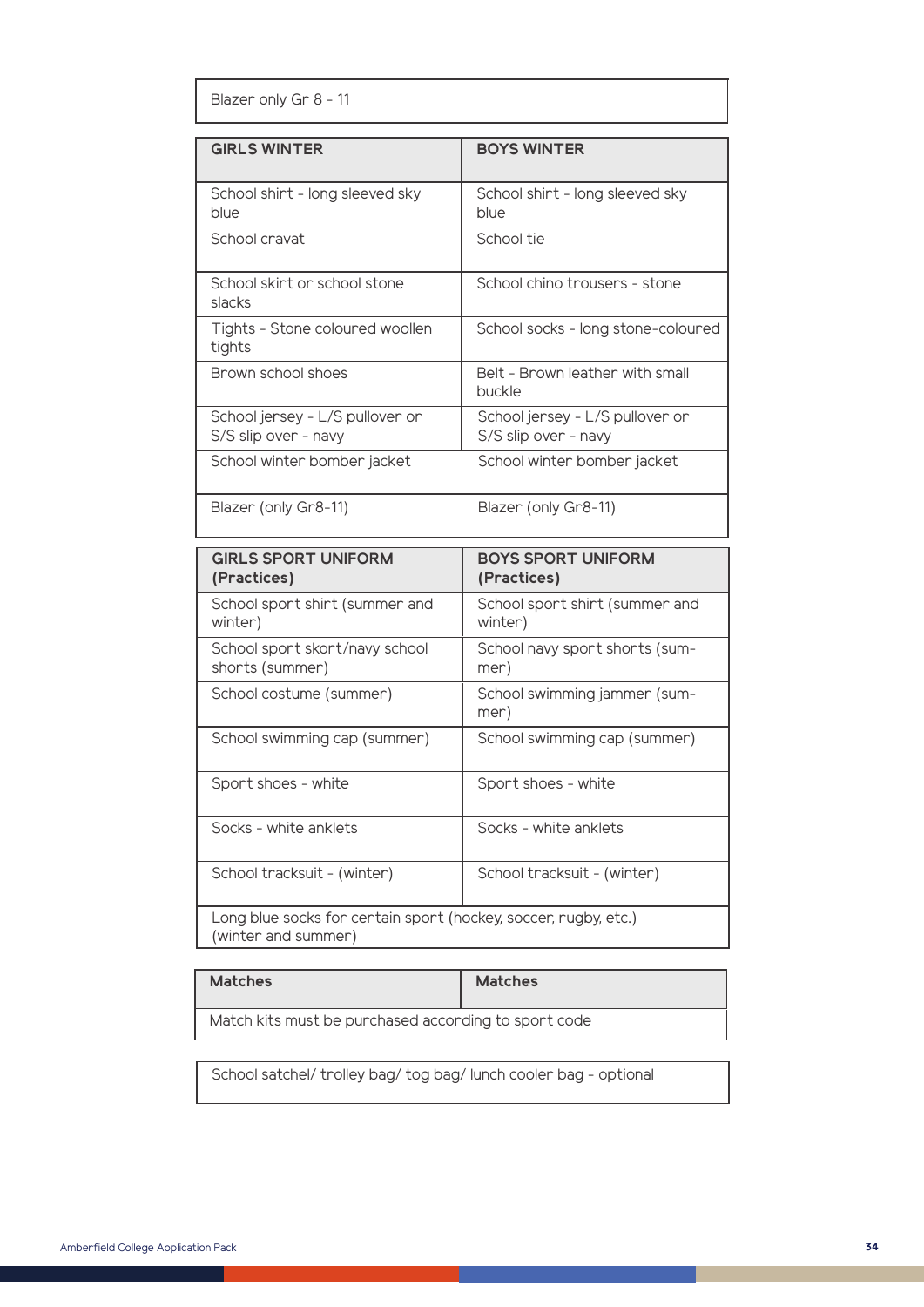#### 4.2 Appearance

A learner's appearance is considered a reflection of his/her respect for him/herself as well as for his/her school. Pupils are expected to wear the official school uniform and appear neat and tidy. School dress rules do not change with changing fashion trends.

## 4.2.1 Boys

# 4.2.1.1 Hair regulations

- Hair must be off the collar, ears and eyebrows and must be neatly combed
- Hair may not be bleached, dyed or artificially extended
- Braids, non-plaited dreadlocks, perms and any unusual or fashionable hairstyles with steps or ridges are forbidden
- Neat cornrows are allowed
- Natural Afros are allowed as long as they are neat and don't obscure the view in a class room
- If a boy has a non-conforming hairstyle, he will be expected to make the necessary corrections within a week of the school requesting him to do so, if not parents will be called to the school to meet with the disciplinary manager
- Hair regulations remain in force for the full calendar year and will not be relaxed towards the end of a term

### 4.2.1.2 Grooming

- Nails must be short and clean
- Only standard brown school shoes may be worn and brown leather belts with a small inconspicuous buckle.
- Ties must be worn neatly tied with a conservative knot and pulled up to the collar with the button done up. Ties shall not be too long or to short (should reach the navel)
- Shirts are to be in a good condition and tucked in at all times
- Learners should wear full school uniform during exams

# 4.2.1.3 Shaving

- Boys are to be clean shaven at all times. No moustaches or stubble is permitted
- Boys will be issued with demerits for not shaving as per the code of conduct and will be required to shave by the discipline manager
- Boys who suffer from skin conditions must provide a medical certificate detailing the reason preventing them from shaving. These letters need to be available at all times

#### 4.2.1.4 Jewellery and adornments

- No colour contacts are allowed
- Tattoos and piercing (including tongue rings) that are visible whilst wearing school clothing, or whilst participating in the school's sporting or cultural activities, are forbidden. Tattoos should be covered at all times
- No earrings, Studs or rings will be allowed and will be confiscated and kept in the office till the end of the term
- Only cultural and religious necklaces will be allowed as long as it is not visible with school uniform
- Small inconspicuous watches may be worn
- No bracelets are permitted except for medical bracelets
- Jewellery will be confiscated and kept in the discipline manager's office until the end of the term

# 4.2.2 Girls

### 4.2.2.1 Hair regulations

- If hair is longer than 40 mm in diameter, it should be cut or controlled in such a manner that it does not obscure the view of another learner in the class
- If hair is long enough to be tied back, it must be tied back neatly in a ponytail, no lower than the nape of the neck, with a navy blue, white or black elastic
- No crocodile, banana, fancy clips, bows or ribbons are allowed
- All hair must be off the face and may not hang in the eyes
- Hair may not be bleached, dyed or colour washed
- Cornrows, natural dreadlocks and single braids are allowed, provided that they are a maximum of 40 mm in diameter. Single/braids must be the same length and be the natural colour of the girl's hair
- Braids shorter than collar length may not hang in the face
- All hair elastics and ribbons must be navy blue, black or white
- If a girl has a non-confirming hairstyle, she will be expected to make the necessary corrections within a week of the school requesting her to do so, if not parents will be called to the school to meet with the disciplinary manager